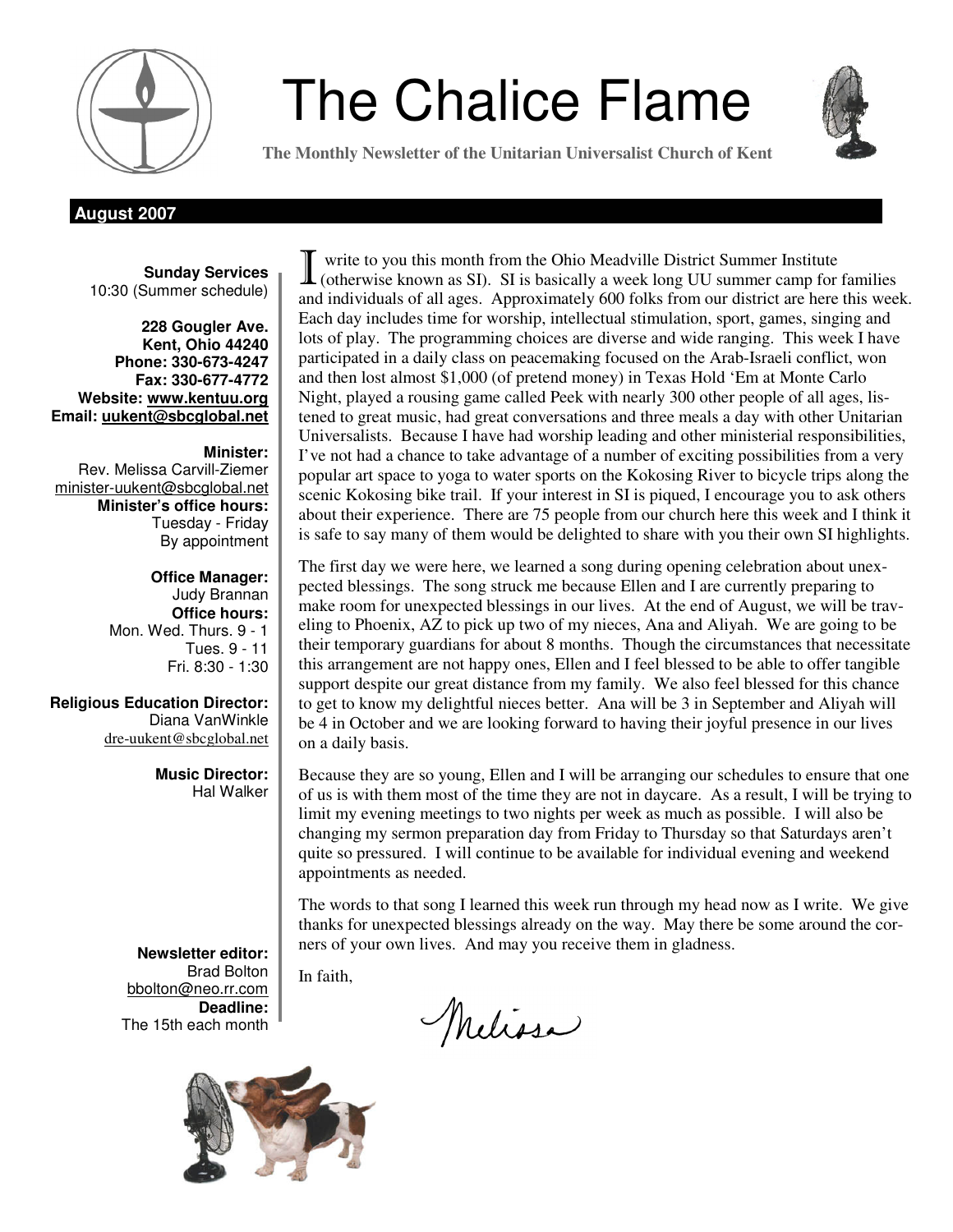#### **August Sermons**

August 5 **Healthcare is a Religious Issue** Rev. Melissa Carvill-Ziemer With the release of Michael Moore's film Sicko, healthcare is on our minds. This service will explore what liberal religious people of faith might have to add to the public conversation. The special offering this morning will be collected for SPAN-Ohio, the Single Payer Action Network. This is an organization that is working to put a measure on the ballot to provide for single payer health insurance for all Ohio residents.

#### August 12 **The Journey Continues…A Class Reunion**

This service will reunite the "class of 2005" members who joined the church in 2005. Last year, these folks told you why they joined the church, now they will let you know what has kept them here.

August 19 **Our Universalist Heritage** Christie Anderson Join us as we celebrate UUCK's Universalist heritage and trace the theological changes of our church through the eyes of longtime members.

August 26 **On Happiness** Mike Hovancsek A service that focuses on the psychological, sociological, and spiritual aspects of happiness. Includes a transcendent story about the joys of wallpaper. With Worship Associate Christie Anderson.

#### Message from the Moderator

"One's calling is where one's deepest passions intersect with the world's greatest needs." ---- Frederick Beuchner

What is your calling in life? And how does it connect with your participation at church?

There are many ways to be involved at church. To cite some examples of the opportunities, one can: enhance spiritual development through services and special classes; be moved by listening to or creating music; deepen relationships with others in our community; and partner with other members to address social problems. Many people also view service to the church as part of their personal ministry. They use their talents to help further the programs and activities of the church, through either occasional or ongoing volunteer commitments. If you are interested in becoming more involved in our church through volunteer service, but aren't sure how to get started, please feel free to contact me or other members of the Board of Trustees. Our minister, Rev. Melissa Carvill-Ziemer, would also be glad to meet with you if you would like assistance in discerning your call.

One of the goals for this year's Board of Trustees is to help nurture and develop church leadership. We are pleased that, as Melissa noted in her column last month,

many of our church members have recently attended leadership training opportunities sponsored by the UUA or our UU district, the Ohio Meadville District (OMD). District events are especially accessible as they are usually inexpensive to attend and within driving distance. Information on district sponsored training opportunities is available on line at omd.uua.org (feel free to contact me for information if you lack internet access).

I am also pleased to announce that on September 22 we will hold a church leadership retreat. The retreat is for people who are currently serving in, or are considering serving in, a position of leadership at the church. The members of the organizing team for the retreat are Bob Erdman, Renee Zimelis Ruchotzke, Joel Slater, and Rev. Melissa Carvill-Ziemer. Please contact any of them if you would like more information (also watch for information in the newsletter).

Please feel free to contact me if I can be of help to you.

In faith and fellowship, Kathy Kerns, Moderator of the Board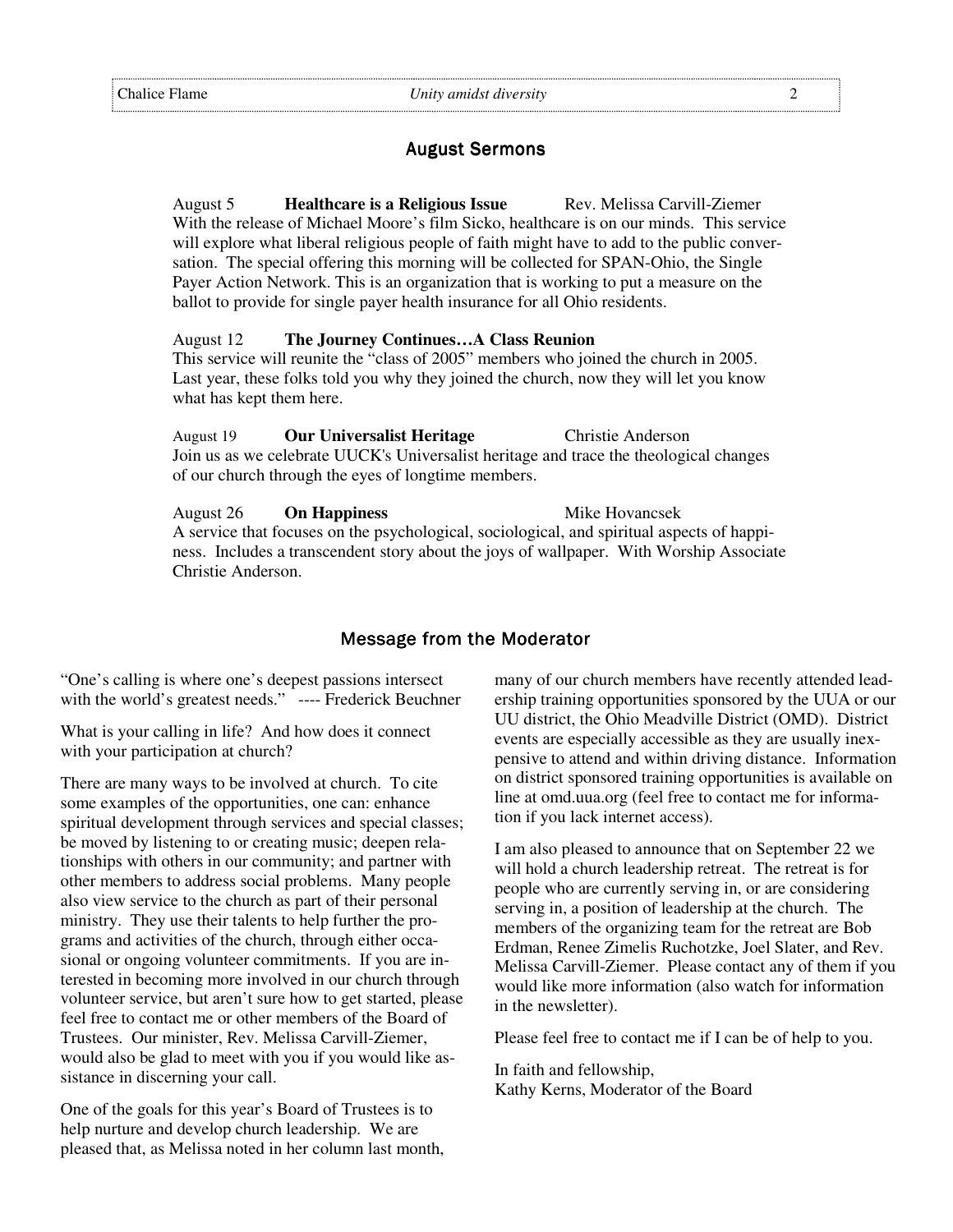## Your Bucks at Work

I i. I'm Beth Straubhaar, your Church Treasurer. In  $\mathbf 1$  a nutshell, it is my job to pay the bills, and report our financial status to the Board and congregation. I am pleased to report that we are doing well financially, and have approximately \$12,500 in the General Fund. This is the fund that is used to pay salaries and other bills for the church. Please remember, we still have many expenses in the summer so keep those pledges up to date. If you are on a committee and need reimbursement for a related expense, there are a few simple steps required. First of all make sure that the expense is authorized by your committee. Next, fill out a green disbursement form and attach your receipts. Make sure the head of the committee or the appropriate Trustee signs the green form. Forms are located in the upper right hand side of the mailboxes in the annex. Place the completed form in my mailbox, and I will write out a check for you. Please allow 1 to 2 weeks for your check. If you have any questions, please feel free to contact me .

Now a word from the other Beth…Beth Wills, Trustee for Finance. I have the very broad responsibility of overseeing the work of the Treasurer and the Financial Secretary, as well as serving as liaison to the Fundraising Committee, the Stewardship Committee, and the Finance Committee. This year I am pleased to say that all these areas are wellstaffed and thriving. Our Finance Committee, under the able guidance of Susan Goekler, is crafting a set of financial policies and procedures that will bring our financial





#### **Taste and Tell Fundraiser**

*Calling all cooks!* Friday September 28, UUC Kent will be hosting an extraordinary culinary delight. We need your best recipes and we need YOU to prepare them for us that day. You will need to prepare your dish to serve 10- 15 people. We need every imaginable course – from appetizer to dessert – with the recipe included.

*Calling all who like to eat!* On the night of September 28, all are encouraged to purchase a ticket to this hopefully first-annual event. Enjoy a wonderful meal and leave with a cookbook full of the recipes you just "Tasted". Tickets will be on sale during coffee hour in August and September. Please call Linda for more information.

systems closer to "best practices." Bev Cole and our fundraising team are much more than halfway to their goal for the year.

We are running our traditional bake sale booth at the Kent Farmer's Market, and look forward to Taste 'n Tell, a great fundraiser involving food scheduled for September 28. Acme gift cards are available for purchase at coffee hour. Five percent of your purchase is returned to the church. Stewardship has begun plans for our fall canvass, which will be an 18-month canvass as we plan to change our fiscal year.

As we have passed the half-way point of 2007, I'm sure people have already begun wondering how we are doing for the year. With 2006's deficit still fresh in our minds, let me say that I feel we are in a much healthier situation this year. Our expenses year-to-date were budgeted at \$95,300; currently the actual expense line is \$90,900. Our total revenues year-to-date were projected to be \$90,400; currently we have brought in \$107,400. This puts us \$16,500 in the black – this time last year, the Board was already looking at a \$17,400 deficit for the year. We don't want to get too comfortable, however; with a monthly deficit for June of \$6100, we are definitely hitting the summer slump. Please keep those pledge checks coming in so that we can continue to meet our budgeted expenses!

If you have any questions or concerns, please feel free to contact me. You can find me at church almost every Sunday, or call Beth , or email.

#### August Schedule for Melissa

I will be working and in the office from July 24 through 27. From July 28 through August 3 I will be participating in Leadership Institute in Huntingdon, PA. I will be accessible by cell phone that week for urgent concerns. From August 7 through 19 I will be on study leave. This is a time for me to read, write, reflect and prepare for the church year ahead. I will continue to be available for those two weeks by cell phone for urgent concerns. I will be working and in the office from August 21-23. On Friday August 24 I leave for Phoenix. I will be on vacation from then through September 2. If you have urgent concerns during that time, Renee Zimelis Ruchotzke will be on call.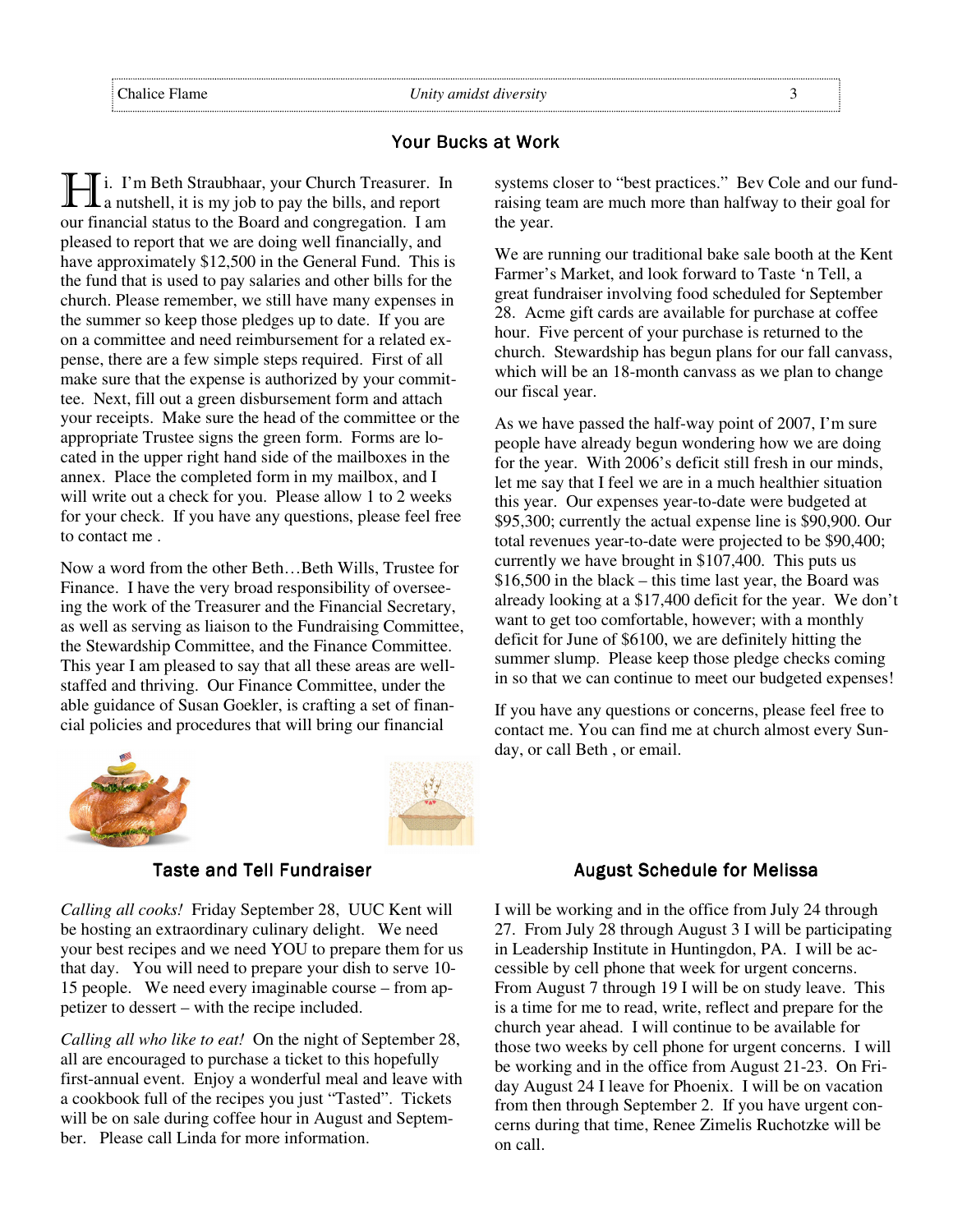## **Our Small Group Ministry**

he shared ministry of Small Group Ministry provides safe opportunities for us

- to know and be known
- to engage, support and nurture each other
- to explore questions that matter with people who care
- to grow our souls
- to complement and enhance our church experience
- to encourage us as we bring our faith into the world

This statement reflects not only the theory, but also the practice of Small Group Ministry (SGM) here in our church. In the 2006-2007 church year approximately 60 people participated in Small Group Ministry. The following reflections about the experience are from our SGM facilitators:

- *Participating in Small Group Ministry was a wonderful experience for me. I learned a lot about myself and the other members of the group - and we were able to grow and share together after a very short period of time.*
- *For me, one of the best parts of being a Unitarian Universalist is the opportunity to discuss important topics. . . Participating in SGM offers an immediate Unitarian Universalist peer group to enjoy that process.*
- *SGM is a great way to get to know other members, sometimes intimately. You will learn their histories, values and goals and have a chance to think about your own.*



#### **Board Meeting**

The Board will meet August 8th at 7:15

#### **August CUUPS Meeting**

Our August CUUPS meeting will be held on Tuesday, August 21, at 7:30 p.m. at the church. Our own Lisa Hart, aka Luna, will lead us in a workshop entitled Henna as Spell Work. Please plan to join us for this special meeting. We will also discuss our Fall schedule if time permits. If you have any questions about CUUPS, please contact Beth Straubhaar.

- *Small Group Ministry is the easiest/most efficient way to connect to other members in the church. If you attend a small group, you are going to have someone to say hello to at other gatherings of Unitarian Universalists.*
- *Members of the couples group found participating in SGM together as a couple was not a detriment, and in fact, members felt that participating with his or her partner enhanced the SGM experience.*
- *The evolvement of trust and sharing by individuals in the group made it very difficult to end the year. At the same time, we are looking forward to making new friends next year.*

Some of our groups took advantage of the opportunity to engage a service project together. One of the groups chose to collect and fill backpacks for children going into emergency foster care, one chose to host coffee hour together for a month, and one decided to develop topics for next year's Small Group Ministry sessions. Still another chose a landscaping project at the church. Here is what the facilitator had to say about the experience:

*We had great attendance [at our service project], with one member driving down from a regional Unitarian Universalist meeting in Cleveland for a few hours to join us! We were all surprised at how much work it actually took to complete our project, but definitely felt pride and community once we were finished. We all went out for dinner together afterwards and really enjoyed the less formal time to chat and share.*

More information about how you can participate in our 2007-2008 Small Group Ministry series will be available in the September newsletter.

*Melissa Carvill-Ziemer* 



## Pet Photos Needed

If you are anything like me, you've got tons of photos of / with your pet! I need them for an upcoming service, so send your favorites to me. Please limit your submissions to three per family / pet. All types of animals are welcome. Thanks so much! *Lori McGee*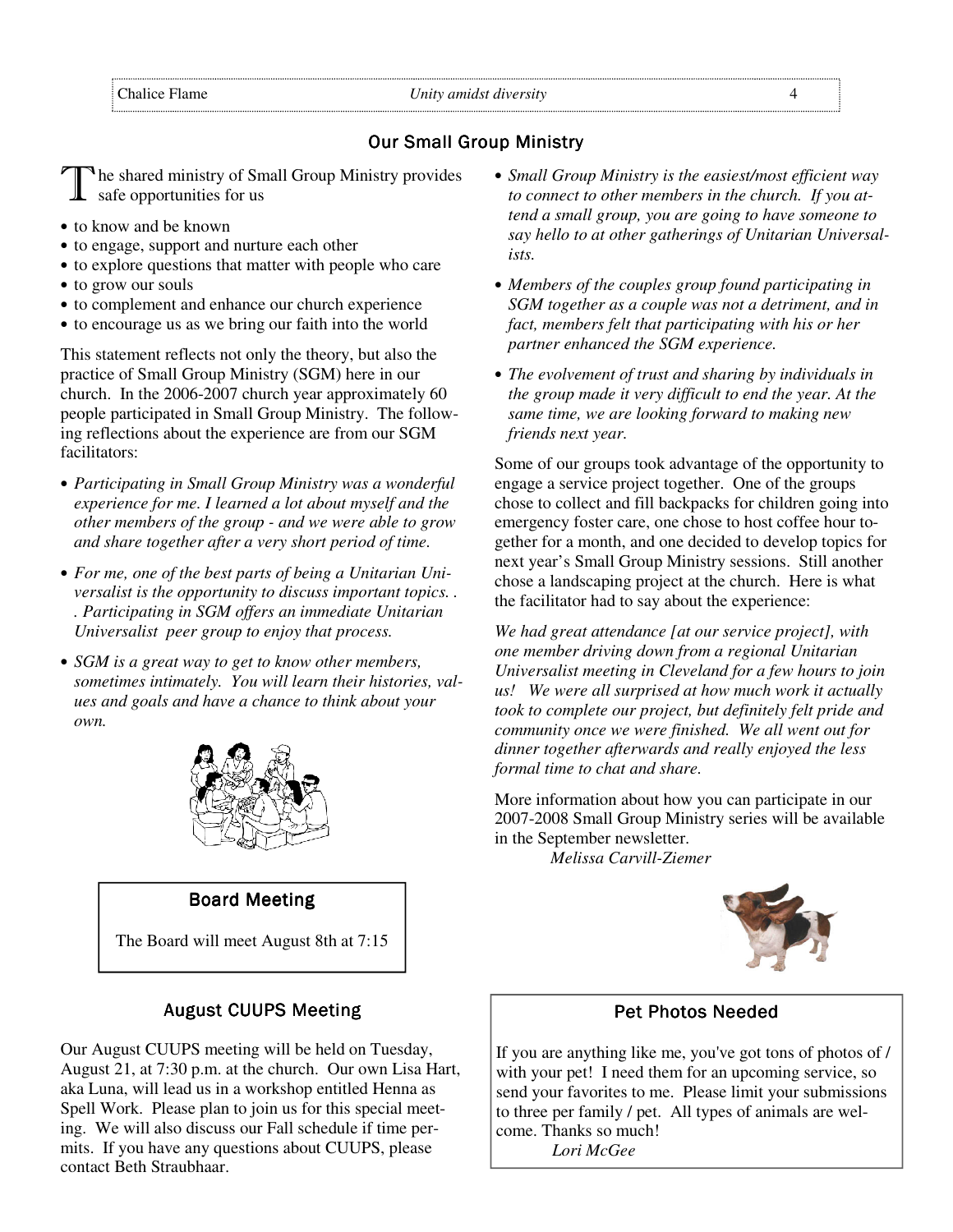## Thoughts from our New RE Director

*If you change your imaginings, you can change the world! (Ted Andrews, The Art of Shape shifting)* 

What a powerful statement and yet how true for each of us. Our imaginings, our visions, our choices, create our world. Now is an exciting time for the religious education program. Approximately 100 youth have participated in the RE program during the past few years! Talk about ability to influence our world, enhance imaginations and create opportunities for change.

Currently, the Religious Education Committee and myself are working to create our fall children's/youth RE program.

Opportunities for you to creatively improve our RE program abound. You can join the RE committee. Use your skills and talents. Shape the program. Create opportunities for our children and youth to grow, and maybe even grow yourself! You can also co-lead a classroom this fall. Yes, REALLY working with our youth is a great and wondrous experience. Two teams of leaders for each class will give classroom leaders opportunities to have support in the classroom and time to purse other opportunities at UUCK. Contact Laura Teagle or Diana VanWinkle.

A wonderful new RE curriculum is on order and should arrive before you read this.

Throughout the past month, many folks have asked me how my "new job is going". My reply is, "I have never been so welcomed anywhere". I am in awe of the group of dynamic people that create the community known as the Unitarian Universalist Church of Kent. Thank you. I look forward to our journey together. I am in the office on Monday and Tuesday and available other times by appointment. Thank you for being so welcoming. My heart is overflowing…

In joy and with gratitude, *Diana* 

## **Sunday Program Committee**

The quarterly meeting of the SPC to plan fall 2007 lay led services will be held on Wednesday, August 22 from 7 to 9 PM in the Annex. New members are welcome. Please submit proposals/ideas/suggestions for lay led services to Elaine Bowen no later than Monday, August 20.

### Church Library Shaping Up

Lynn Kindsvatter of our team has sent out a questionnaire to church committees and action groups asking for materials (books, tapes, or videos) their group would like to donate or have purchased for the library. The survey had a completion date of July 22. At this time there is no guarantee that the materials will be purchased, but those that cannot be purchased now will be added to a wish list located in the library and distributed to members.

A form is available in the foyer on which you can list books you would like to donate and books you would like to see shelved in the library. Suggested categories are: UU History, UU Theology, UU Biographies, Gender Studies (all inclusive), Social Justice, Spirituality, Small Group Ministry, Religious Traditions (other than UU), Celebrating Milestones, Religious Education/Exploration, Congregational Issues, UU Curricula, and Sermons. Other categories may be suggested.

Books for donation may be brought to the library. However, with our restricted space, we can accept only a limited number of items. Books we cannot take may be returned to the donor or put into the book sale in the spring.

We hope to soon have a procedure to donate money to the library.

We plan to use volunteers to staff the library during coffee hour. A sign-up sheet will be available in the future.

Finally, we would like to name the library. Give your suggestions to one of the Library Action Team members (Sally Burnell, Lynn Kindsvatter, Peggy Parkinson, Missy O'Hara, and Martha Kluth).

*Martha Kluth*

#### Don't forget to collect water and soil

Whether it be for a weekend or a week, in our own backyards or halfway across the world, summer (hopefully) brings us time to relax. This summer please consider collecting a small (film container size) sample of water and/or soil from a place that has meaning for you. It may be a place of beauty and rest or a place where you know satisfaction and a sense accomplishment. Maybe it will be a place that moves you to wonder or a place where you delight in joy. Wherever it is that life takes you this summer, consider collecting a small sample from that place to share with the church during our Ingathering Service in September. Until then, have a great summer!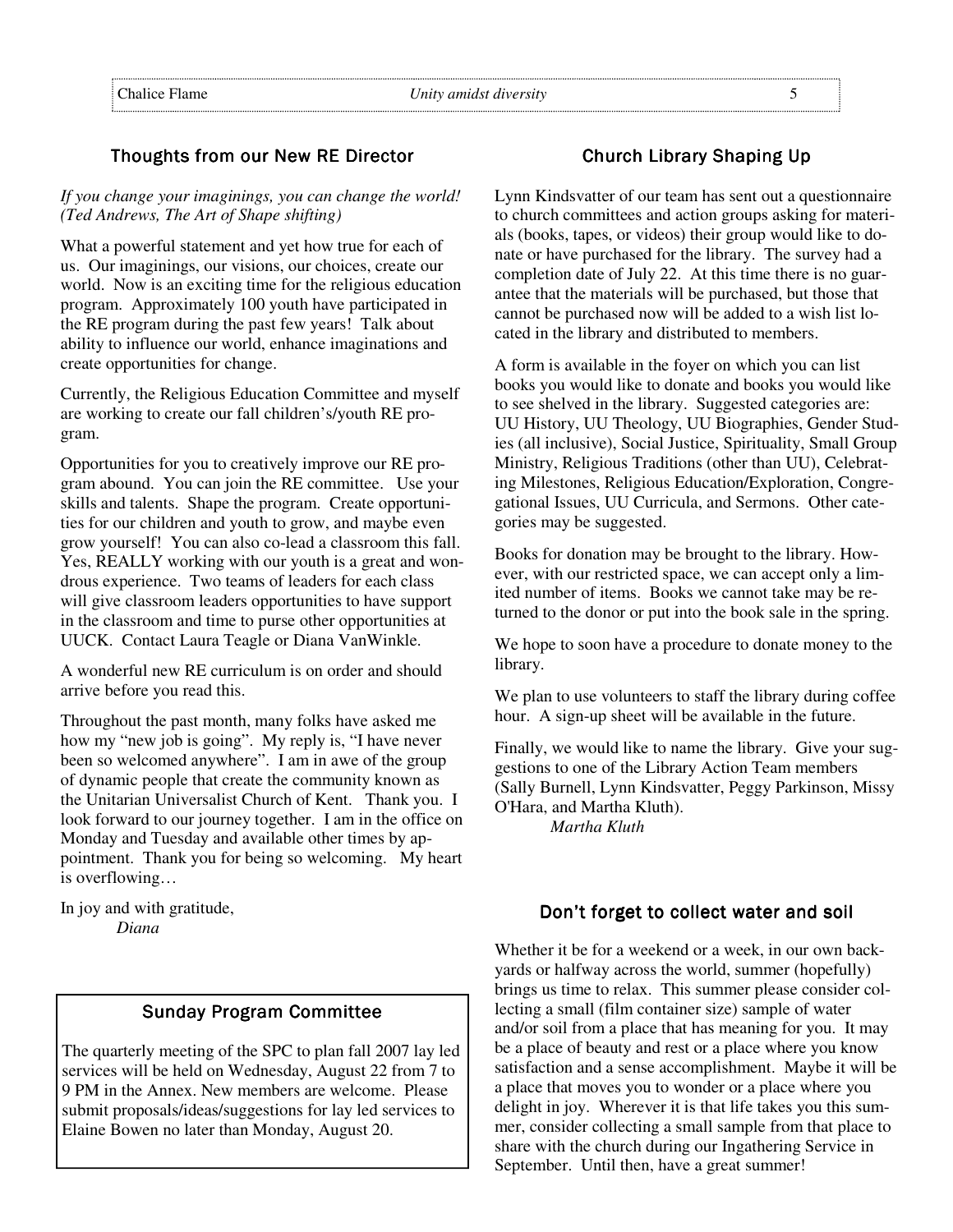## Soon to be Homeless Plants Need You

We want to convert most of our front yard to grass. It is now almost all perennial plants. Can you give any of these plants a good home? The yard is mostly shade, although some of the plants would also do well with more sunlight. There are several different kinds of hostas, lamium, primrose, a few stray columbine, and several plants I can't identify. A donation will be requested for any plants you take as this is also a church fundraiser. ( Two ways to be altruistic– save a plant and help the church general fund!) Please come by our house on Saturday August 4 from 10AM to 11:30AM. Questions? Contact Kathy Kerns.

#### **Calling All Campers**

Join us for an overnight camping trip on Friday and Saturday, August 17 - 18 at West Branch State Park located at 5708 Esworthy Road in Ravenna. Check-in is at 3 pm on Friday and check out no later than 1 pm Sunday. Can't stay overnight? Please join us for s'mores and songs around the campfire! The park offers hiking and biking trails and swimming. Space is limited to 30 people; firstcome first served. Contact Jacklyn Czekaj to reserve your spot.

#### Evolution DVDs Available

As noted in last month's Chalice Flame, available for borrowing are 3 DVD's of Michael Dowd's presentations on the marriage of science and religion in exploring the story of creation. The DVD's were purchased and generously made available by Jo DeWilde and Swanny and Ted Voneida. To borrow the DVDs, contact Christie Anderson

#### Tai chi --

- a non-impact "meditation in motion." Although you can study it for a lifetime, by coming you do not make a commitment for any number of sessions -- come when you can. You are welcome to start any Monday night. Wear loose fitting clothing, as it is participatory. Questions? Contact Susan Goekler, certified tai chi instructor with the Tai Chi Association of Atlanta, GA

> 7:00 Advanced 7:30 Intermediate 8:00 Beginner

.

#### Columbus Day Weekend on Martha's Vineyard

The Unitarian Universalist Society of Martha's Vineyard invites you to join us over Columbus Day Weekend, October 6-8. Fall is the best season of all on the Vineyard. Just ask any year-rounder. The crowds are gone, the air is crisp, the water is still plenty warm for a swim. Birdlife is on the move along with the striped bass and the blues. There's no better time to hike and bike our unspoiled trails and back roads. So come on over. We'll put you up with host UU families, treat you to a seafood supper and entertainment, offer an Island tour and welcome you to Sunday service at historic Stevens Chapel. For complete information, see our website at www.uusmv.info (B&B Weekend link). We'd love to see you on the Island.

## Sermons and Minutes Available

Some of Rev. Melissa Carvill-Ziemer's past sermons are available in the Founders' Lounge for \$1.00 each. Your donation can be placed in the black lockbox, also in the lounge.

The Board meeting minutes are available for review in the Founders' Lounge.

#### Sermons on the Web

Recordings of some sermons are available at the church website, http://www.kentuu.org/. They can be downloaded or heard directly online, thanks to Mike Plishka (and me).

#### **Families Feel the Heat**

Summertime is a challenging one for families living in poverty. Children are home from school and resources for subsidized meals are quite limited. Food dollars need to be stretched and often there is not enough to go around. Please be especially generous this month with food donations for Kent Social Services. Always needed are the following: dry cereal, pasta & canned sauce, canned fruits & veggies, peanut butter, tuna and any meal-in-a-can items. Keep in mind child friendly items for snacks.

Donation baskets are located across from the elevator on the ground level and outside the sanctuary on the second floor. This is an ongoing social action process to assist the hungry of Kent.

Thank you for your caring hearts and generosity.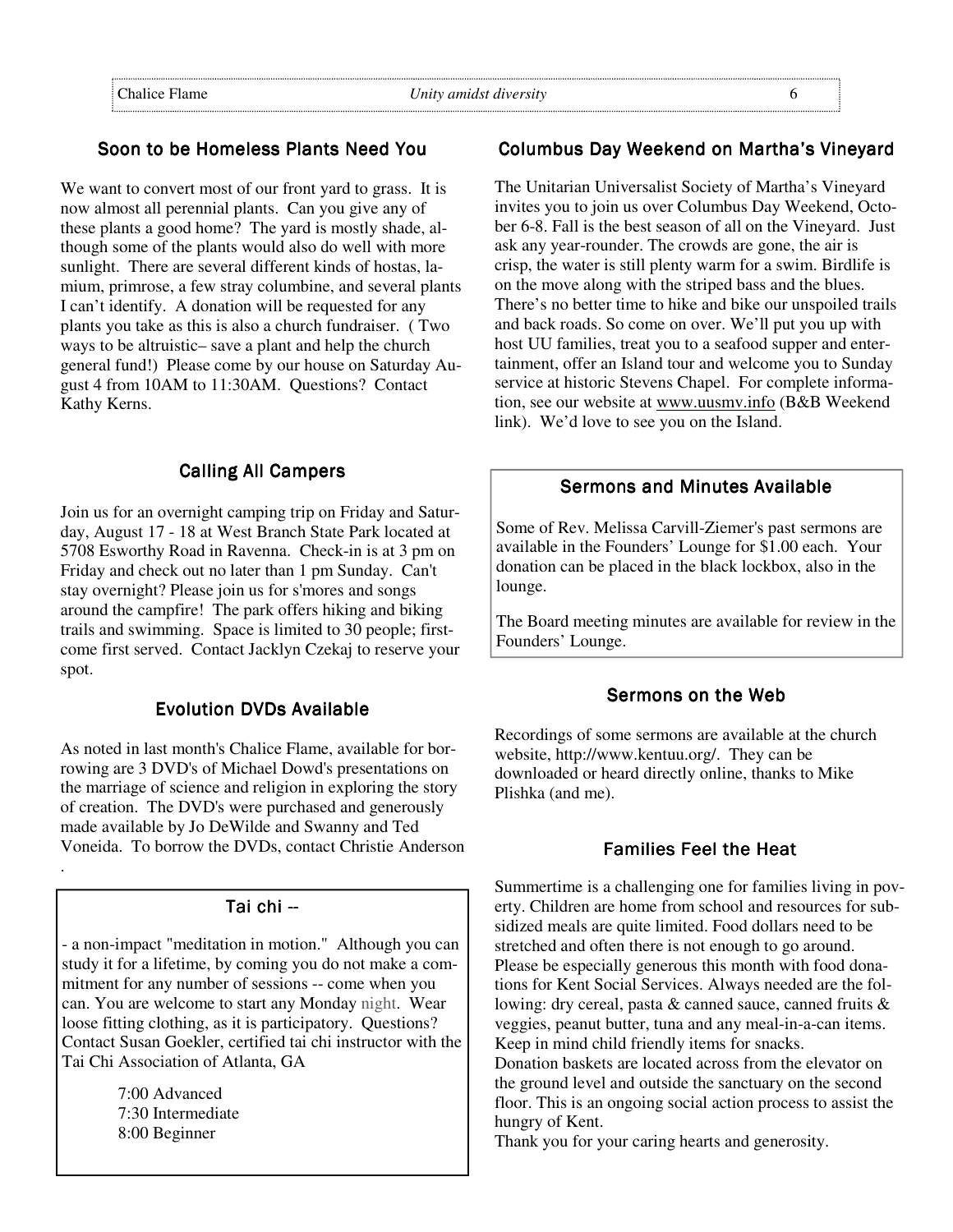Chalice Flame *Unity amidst diversity* 7

**29**  12:30-2:30 Social Justice mtg. *(FH)*  4-6 Yoga 6:30 Adult Choir *(S)* 7-9:00 AA *(FH)*  **30**  10:15 am Gentle yoga 5:15 Gentle yoga 7-8:30 Tai chi 7:30 - Celtic Clan *(S)*  **31**  Thread/Web deadline 5:15 Mod. Yoga 7:00 Challenging Yoga **1**  9:30 Yoga 8-10 pm Summer Singers practice **2**  10:15 Yoga 5:30 Yoga **3 4**  10-4 OMD long range planning mtg. **5**  6:30 Adult Choir *(S)* 7-9:00 AA *(FH)* **6**  10:15 am gentle Yoga 5:15 gentle Yoga 7:00 Tai chi 7-8 Clan, Tower 43 **7**  Thread/Web deadline 5:15 Mod. Yoga 7:00 Challenging Yoga **8**  9:30 am Yoga 7:15 Board mtg. *(EA) p. 4* 8-10 Summer Singers **9**  10:15 Yoga 5:30 Yoga 7-9 Men's Group *(EA)* **10 11 12** 6:30 Adult Choir *(S)*  7-9:00 AA *(FH)*  **13**  10:15 am gentle Yoga 5:15 gentle Yoga 7:00 Tai chi 7:30 Clan *(S)* **14**  Thread/Web deadline 5:15 Mod. Yoga 7:00 Challenging Yoga **15**  Newsletter deadline 9:30 am Yoga 6-8 Finance mtg. *(EA)* 8-10 Summer **16**  10:15 Yoga 5:30 Yoga **17**  Camping at West Branch *p. 6* **18**  Camping at West Branch *p. 6*  9-1:30 New U Class 6-9 Youth bridging **19**  6:30 Adult Choir *(S)*  7-9 AA *(FH)*  **20** 10:15 am gentle Yoga 5:15 gentle Yoga 7:00 Tai chi 7:30 Celtic Clan *(S)*  **21**  Thread/Web deadline 5:15 Mod. Yoga 7:00 Challenging Yoga 7:30-9 CUUPS, art room *p. 4* **22**  9:30 am Yoga 8-10 Summer Singers **23**  10:15 Yoga 5:30 Yoga **24**  5-7:30 Set up for concert *(S)* 7:30 - Four Shilling Short *(S) p. 8* **25**  11-12 Laughter Yoga 1-4 Packer baby shower **26**  1-4 Picnic, Plum Creek 6:30 Adult Choir *(S)* 7-9:00 AA *(FH)*  **27**  10:15 am gentle Yoga 5:15 gentle Yoga 7:00 Tai chi 9-10 Clan, Longmeadow **28**  Thread/Web deadline 5:15 Mod. Yoga 7:00 Challenging Yoga **29**  9:30 am Yoga 8-10 Summer Singers **30**  10:15 Yoga 5:30 Yoga **31** 1

## **August Church Events**

Tai Chi: 7:00 Advanced, 7:30 Intermediate, 8:00 Beginner - Yoga and Tai Chi are held in Fessenden Hall \**EA*- Eldredge Annex; *FH*- Fessenden Hall; *FL*- Founders' Lounge; *L*- Library; *S*-Sanctuary *Calendar does not reflect changes or additions after July 22*

## **New Calendar System**

Since we're now a busier congregation, we've begun using an on-line calendar that you can access directly at www.localendar.com/public/uukent, or through our website at www.kentuu.org. We can update it as often as necessary and you can consult it any time day or night.

Don't have Internet access or really hate computers? Not to worry, paper versions of the same calendar will be available in the weekly *Thread from the Web* and monthly *Chalice Flame* newsletter.  *Judy Brannan*